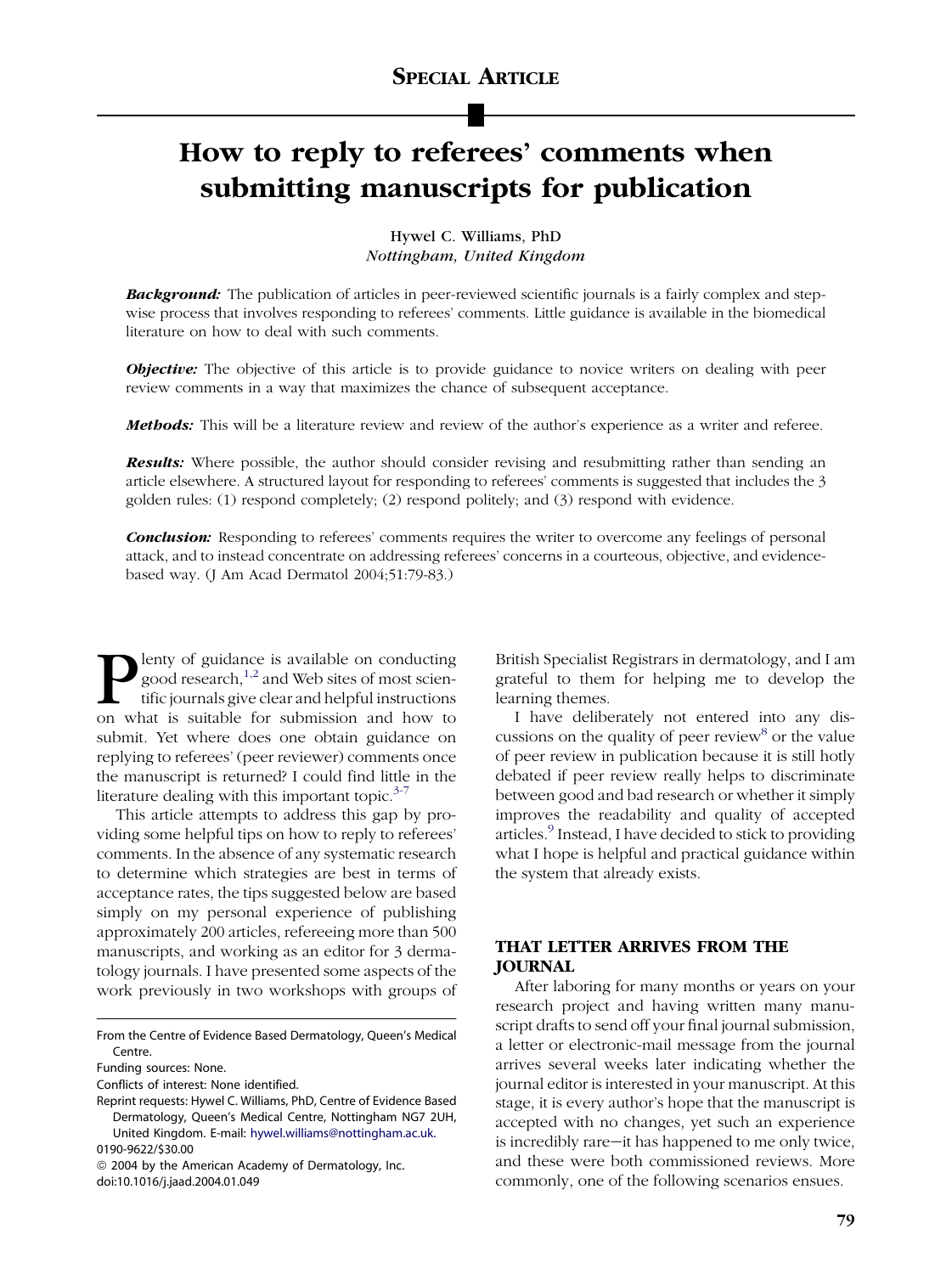Table I. Three golden rules of responding to referees' comments

| Rule 1. Answer completely    |
|------------------------------|
| Rule 2. Answer politely      |
| Rule 3. Answer with evidence |

## Accept with minor revision

If you are lucky, the letter will ask for only minor revisions. In such circumstances, it is probably best to simply get on with these changes without invoking too much argument. If you send the revised manuscript back to the editor quickly, it is still likely to be fresh in his or her mind, and you will probably get a speedy acceptance.

## Major revisions needed

The most common form of letter is one that lists 2 or 3 sets of referees' comments, some of which are quite major. In such circumstances, you will need to work hard at reading and replying to each referee in turn, following the layout and 3 golden rules (Table 1) that I will develop later in this article. Such a process can take days to complete, so do not underestimate the task. Only you can decide whether such an investment of time is worthwhile. My advice is always to revise and resubmit to the same journal if the comments are fair, even if responding to them takes a lot of time. Some authors go weak at the knees when requested to do a major revision, and instead simply send the manuscript elsewhere. This is understandable, but the authors should still try and make improvements to the manuscript in light of the referees' comments. Authors should also be aware that in certain fields of research, their work is likely to end up with the same referee when they send their manuscript to another major specialty journal. It will not go down well with that referee if they see that the authors have completely ignored the referees' previous comments. So, generally speaking, my advice is to put in the time needed to make a better manuscript based on the referees' comments, and resubmit along the lines suggested. If you do submit to another journal, you should consider showing the latest journal the previous referees' comments and how you have improved the article in response to such comments-some journal editors feel positively about such honesty (J. D. Bernhard, MD, written communication, November 2003).

#### Journal requests a complete rewrite

Only you can decide if the effort of a complete rewrite is worth it. If it is clear that the referees and editor are interested in your manuscript and they are doing everything they can to make detailed and

constructive suggestions to help you get the manuscript published, it might be a safer bet to follow their wishes of a complete rewrite. It might be difficult for the editor to then turn you down if you have done exactly what was asked of you. If, on the other hand, the request for a complete rewrite is a cold one, ie, without suggestions as to exactly what needs to be done and where, then it might be better to reflect on the other comments and submit elsewhere.

Referees may recommend splitting a manuscript if it is part of a large study that tries to cram in too many different results. Such a request from one of the referees may appear like a gift to the author-two for the price of one. But a word of warning-if you are going to redraft the original manuscript into two related manuscripts, there is no guarantee that both will be accepted. The best thing under such circumstances is to have a dialogue with your editor to test how receptive they would be to having the manuscript split into two.

# Unsure as to rejection or possible resubmission

The wording of some journal response letters can be difficult to interpret. For example, phrases such as ''we cannot accept your manuscript in its current form, but if you do decide to resubmit, then we would only consider a substantial revision,'' may sound like a rejection, yet in reality, it may indicate an opportunity to resubmit. If you are unsure on how to read between the lines, ask an experienced colleague or, better still, someone who works as a referee for that journal. Failing that, you could simply just write back to the editor to ask for clarification. Sometimes, a journal will ask you to resubmit your article in letter format rather than as an original manuscript. You then have to decide if the effort versus reward for resubmission elsewhere is worth it, or if you are content to accept the bird in the hand principle and resubmit your original manuscript as a letter.

## The outright rejection

Usually this type of letter is quite short, with very little in the way of allowing you an opportunity to resubmit. Outright rejection may be a result of the manuscript being unsuitable for the journal or because of ''lethal'' methodologic concerns raised by the referees that are nonsalvageable. For example, doing a crossover clinical trial on lentigo maligna with an intervention such as operation that has a permanent effect on patient outcomes in the first phase of the crossover study. Sometimes the editors, who are always pushed for publication space, simply did not find your article interesting, novel, or important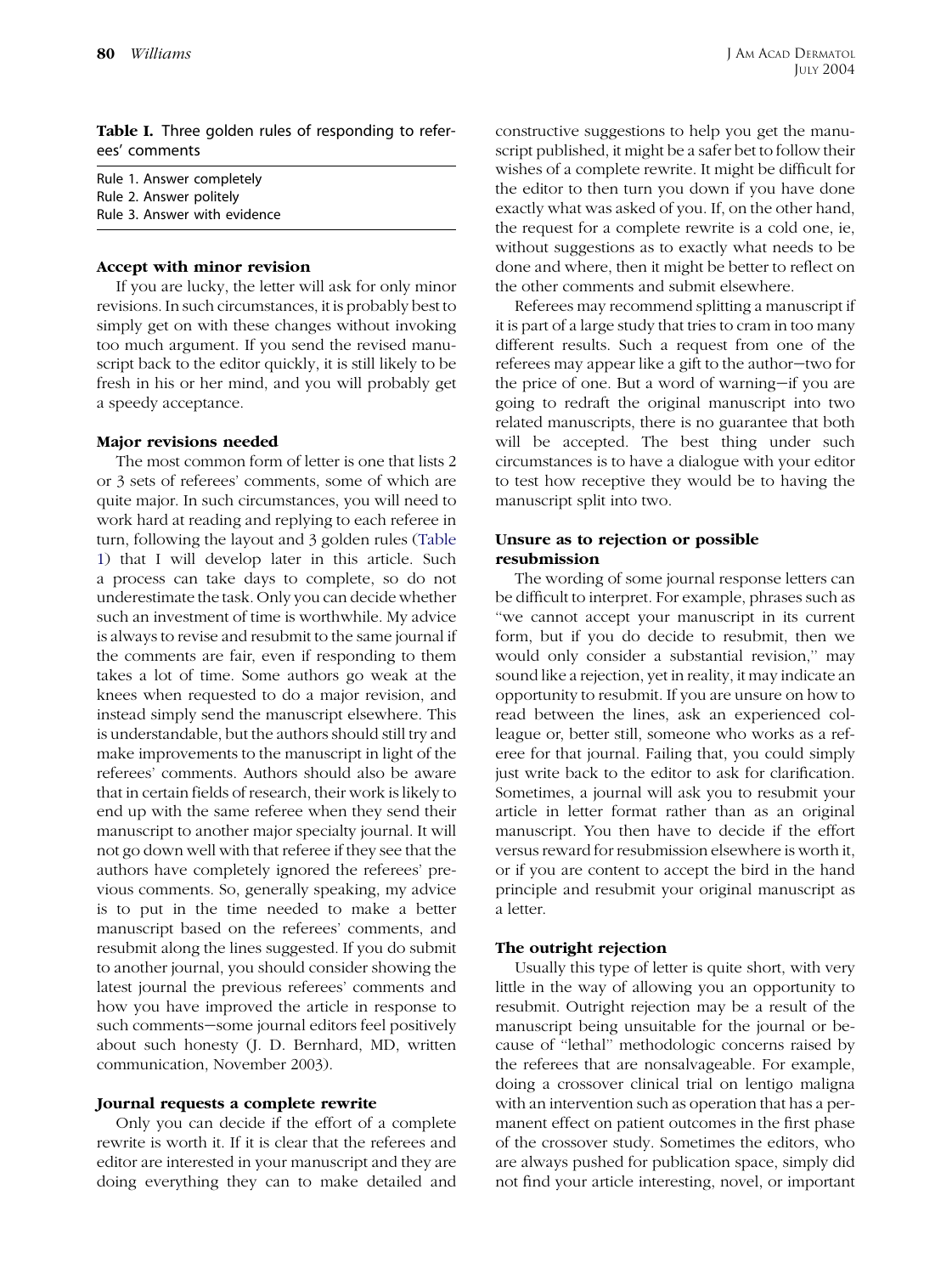enough to warrant inclusion. You will just have to live with that and submit elsewhere.

Dealing with outright rejection of your precious sweat and toil may not be easy, especially if the journal has taken ages to get back to you. You have two main choices at this stage. If you believe that the referees' comments are grossly unfair or just plain wrong, you can write to the editor to appeal the decision and ask for new referees. The success of such appeals depends on how confident you are that their decision was out of order and whether the real decision for rejection was indeed based on those comments transferred to you. Appeals such as this are rarely successful-I have done it twice with the BMJ, and failed both times.

The other (better) option is to stop snivelling, pick yourself up, and resubmit elsewhere. If you do this, it is important that you read and objectively assess the referees' comments from the journal that has turned down your manuscript. This is for two reasons: (1) those comments may improve the article; and (2) as stated earlier, your manuscript may end up with the same referee even if you send it to another journal. If you are really convinced that your manuscript is earth-shattering, then you should not automatically resubmit to a journal that might offer easier acceptance. It has been my experience that sometimes a manuscript that was rejected by a medium-ranking dermatology journal is subsequently accepted by a higher-ranking one—such is the unpredictability of peer review and journal editor preferences.<sup>9</sup>

# THE 3 GOLDEN RULES OF STRUCTURING YOUR RESPONSE LETTER Rule 1: Answer completely

It important that all of the referees' comments are responded to in sequence, however irritating or vague they may appear to you. Number them, and repeat them in your cover letter using the headings such as "Reviewer 1," then "Comment 1," followed by ''Response.'' What you are doing here is making the editor's and referees' jobs easy for them-they will not have to search and cross-reference a lot of scripts to discover what you have done-it will all be there in one clean document.

Typing out or paraphrasing the referees comments as a means of itemizing the points also achieves two other things: (1) it forces you to listen to what the referees actually said, rather than what you thought they might have said when you first read their comments; and (2) it helps you to understand how many separate points are being made by the referee. Quite often, you will just receive a paragraph with several comments mixed together. In such a situation, you can split the paragraph into 2 or 3

| We agree with the referee that $\qquad$ , but                                       |
|-------------------------------------------------------------------------------------|
| The referee is right to point out $\_\_\$ yet                                       |
| In accordance with the referees' wishes, we have now<br>changed this sentence to .  |
| Although we agree with the referee that                                             |
| It is true that $\qquad$ , but                                                      |
| We acknowledge that our manuscript might have<br>been $\quad$ , but                 |
| We, too, were disappointed by the low response rate.                                |
| We agree that this is an important area that requires<br>further research.          |
| We support the referee's assertion that $\Box$ , although                           |
| With all due respect to the reviewer, we believe that this<br>point is not correct. |

separate comments (eg, comment 1.1, 1.2, 1.3), then answer them in turn. Even if some of the comments are just compliments, repeat these in your cover letter followed by a phrase such as ''we thank the referee for these comments.''

## Rule 2: Answer politely

Remember that nearly all referees have spent at least an hour of their personal time in refereeing your manuscript without being paid for it. If you (as a lead author) receive a huge list of comments, it usually means that the referee is trying very hard to help you improve the manuscript to get it accepted. Rejection statements are usually short, and do not allow you an open door to resubmit.

It is quite all right to disagree with referees when replying, but do it in a way that makes your referees feel valued. Avoid pompous or arrogant remarks. Although it is only human nature to feel slightly offended when someone else dares to criticize your precious work, this must not come across in your reply. Your reply should be scientific and systematic. Get someone else to read your responses before sending them off.

Try to avoid opening phrases such as ''we totally disagree'' or ''the referee obviously does not know this field.'' Instead, try to identify some common ground and use phrases starting with words such as "we agree with the referee, however...." A list of helpful phrases that I have developed over the years is given in Table 2 for guidance.

## Rule 3: Answer with evidence

If you disagree with the referee's comments, don't just say, ''we disagree,'' and move on. Say why you disagree with a coherent argument or, better still, back it up with some facts supported by references that you can cite in your reply. Sometimes those extra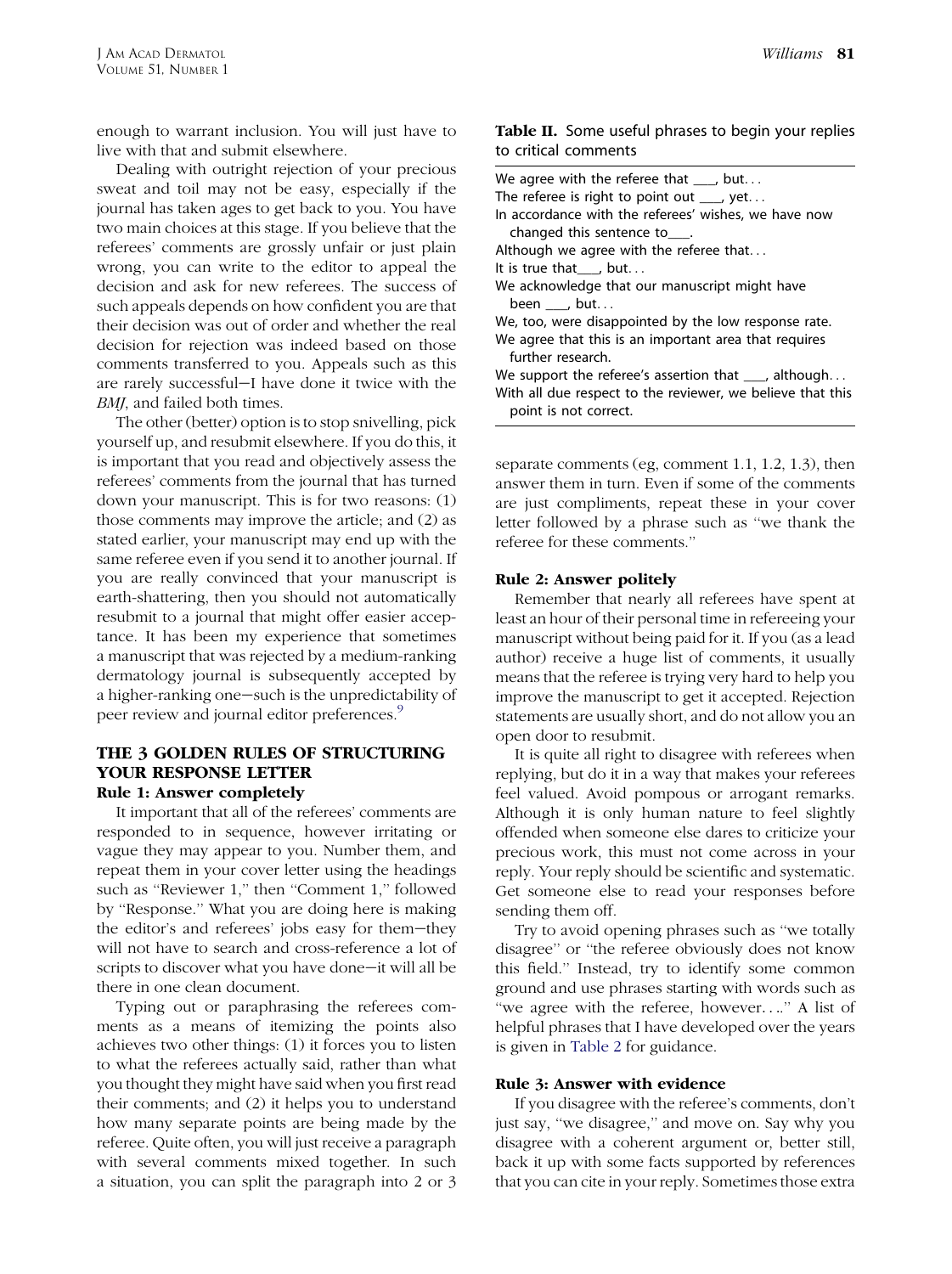references are just to back the point you make in your cover letter, but occasionally you may add them to the revised article. Some kind referees go to the trouble of suggesting missed references or how you might reword important areas of your document. If providing the references or rewording makes sense to you, just go ahead and incorporate them. It is quite legitimate to use the referee's comments to add some extra text and data if their comments require it, although if this amounts to more than a page, you would be wise to suggest it as an option to the editor. Another option is to suggest that the extensive additions would be better placed in another subsequent article.

Sometimes, if there are no clear published data to strongly support your methodologic approaches, you can discuss this with an expert in the field. If he or she agrees with your approach, then you can say so in your reply. For example, ''although other approaches have been used in the past, we have discussed this statistical methods with Professor Soand-So who agrees that it was the appropriate analysis.''

# TIPS ON DEALING WITH OTHER **SCENARIOS**

## Referees with conflicting viewpoints

At first, this scenario might appear very difficult to the novice, yet it should be viewed as a gift. You, the author, have the choice of which viewpoint you agree with the most (or better still, the one that is right). Then it is simply a question of playing one referee against the other in your reply. You can always appeal to the editor by asking him or her to make the final decision, but give them your preferred option with reasons.

#### The referee is wrong

Referees are not gods, but human beings who make mistakes. Sometimes they do not read your manuscript properly, and instead go on at length about their hobbyhorse whereas, in fact, you have dealt with their concerns elsewhere in the manuscript. Try to resist the temptation of rubbing their nose in it with lofty sarcastic phrases such as ''if the referee had bothered to read our manuscript.'' Instead, say something like ''we agree that this is an important point and we have already addressed it on page A, paragraph B, line C.''

Sometimes the referee is just plain wrong about something. If so, it is silly to agree with the referee, and you are entitled to a good argument. If you are confident that you are right, then simply argue back with facts that can be referenced-the editor can then adjudicate who has the best evidence on their side.

## The referee is just plain rude

Anyone who has done clinical research will realize just how difficult it can be, and there is no place for rudeness from referees. I find it sad that senior academics can sometimes forget their humble beginnings when they referee other's work. Nearly all journals provide clear guidance to their referees to avoid remarks that they would find hurtful if applied to their own work, yet some ignore such advice and delight in rude or sarcastic comments, possibly because of envy or insecurity. In such circumstances, all you need to do is complain to the editor and ask for another nonhostile review.

# The dreaded request to reduce the manuscript by 30%

Such a request typically comes from the editor who is pushed for space in his or her journal. I have to confess that, for me, this is the comment that I dread most of all because it is often accompanied by 3 referees' comments, the response to which usually involves making the article longer than the original submission. A general reduction in text by 30% basically requires a total rewrite (which is slow and painful). It is usually easier to make a brave decision to drop an entire section that adds little to the manuscript. Ask a colleague who is not involved in the manuscript to take out their editing knife and suggest nonessential areas that can go—even though the process of losing your precious words may seem very painful to you. Discussion sections are usually the best place to look for radical excisions of entire paragraphs. Background sections should be just one to two paragraphs long—just long enough to say why the study was done, rather than an exhaustive review of all previous literature. Please do not skimp on the methods section unless you are referring to a technique that can be put on a Web site or referenced.

## **CONCLUSION**

Referees are human beings. The secret of a successful resubmission is to make your referees feel valued without compromising your own standards. Make your referees' and editor's life easy by presenting them with a clear numbered and structured response letter. Provided you have made a good attempt at answering all of the referees' comments in a reasonable way by following the 3 golden rules, many referees and editors are too weak at the stage of resubmission to open another round of arguments and resubmission. In my experience, I spend up to 90 minutes on the initial refereeing of a manuscript, but only around 20 minutes on a resubmission. However,